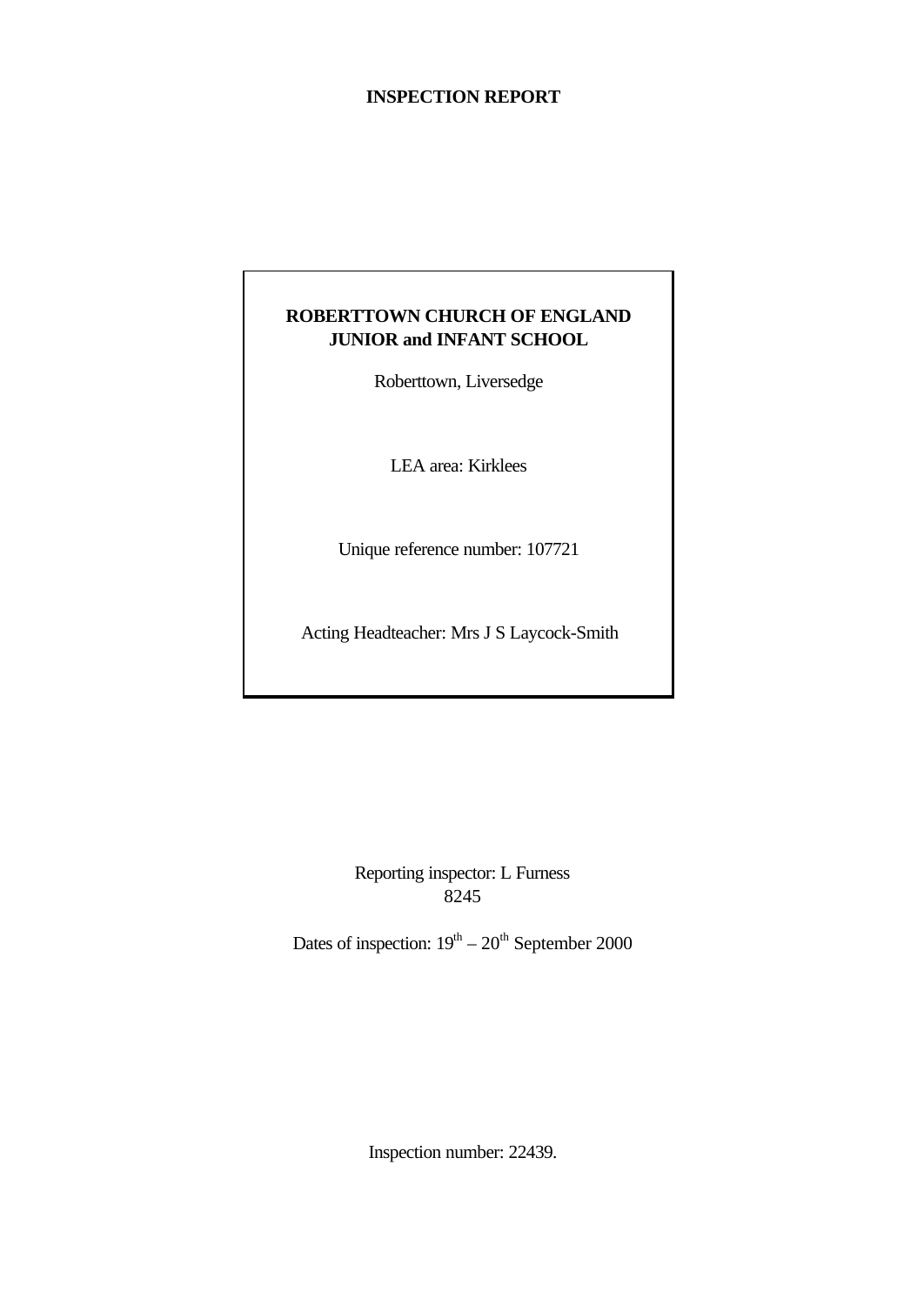# Inspection carried out under section 10 of the School Inspections Act 1996

### © Crown copyright 2000

This report may be reproduced in whole or in part for non-commercial educational purposes, provided that all extracts quoted are reproduced verbatim without adaptation and on condition that the source and date thereof are stated.

Further copies of this report are obtainable from the school. Under the School Inspections Act 1996, the school must provide a copy of this report and/or its summary free of charge to certain categories of people. A charge not exceeding the full cost of reproduction may be made for any other copies supplied.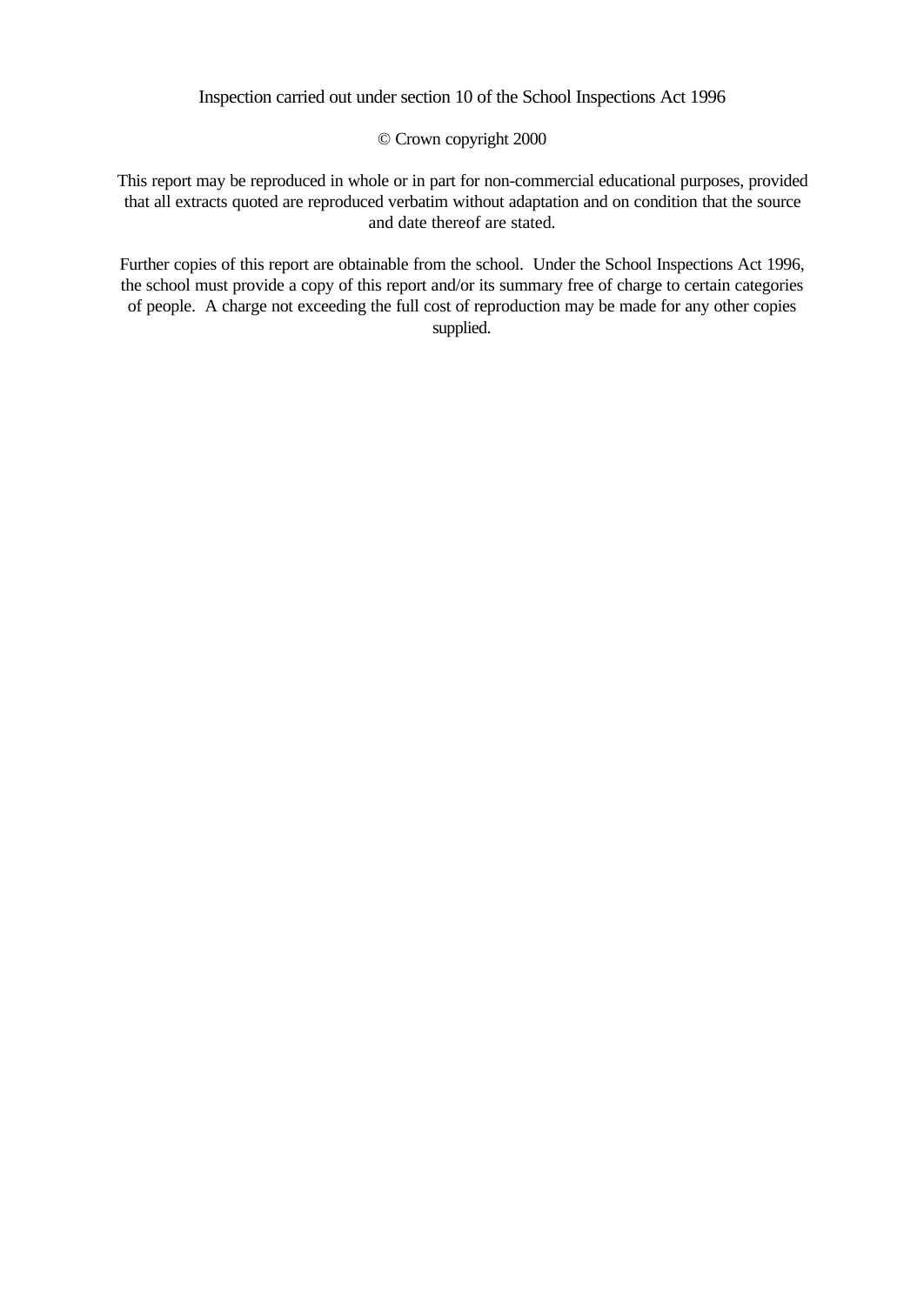# **INFORMATION ABOUT THE SCHOOL**

| Type of school:              | <b>Infant and Junior School</b>         |
|------------------------------|-----------------------------------------|
| School category:             | <b>Voluntary Controlled</b>             |
| Age range of pupils:         | 4 to 11                                 |
| Gender of pupils:            | Mixed                                   |
| School address:              | Church Road<br>Roberttown<br>Liversedge |
| Postcode:                    | West Yorkshire<br><b>WF15 8BE</b>       |
| Telephone number:            | 01924 325723                            |
| Fax number:                  | 01924 325724                            |
|                              |                                         |
| Appropriate authority:       | Governing Body                          |
| Name of chair of governors:  | Mrs J Lee                               |
|                              |                                         |
| Date of previous inspection: | 19 <sup>th</sup> November 1996          |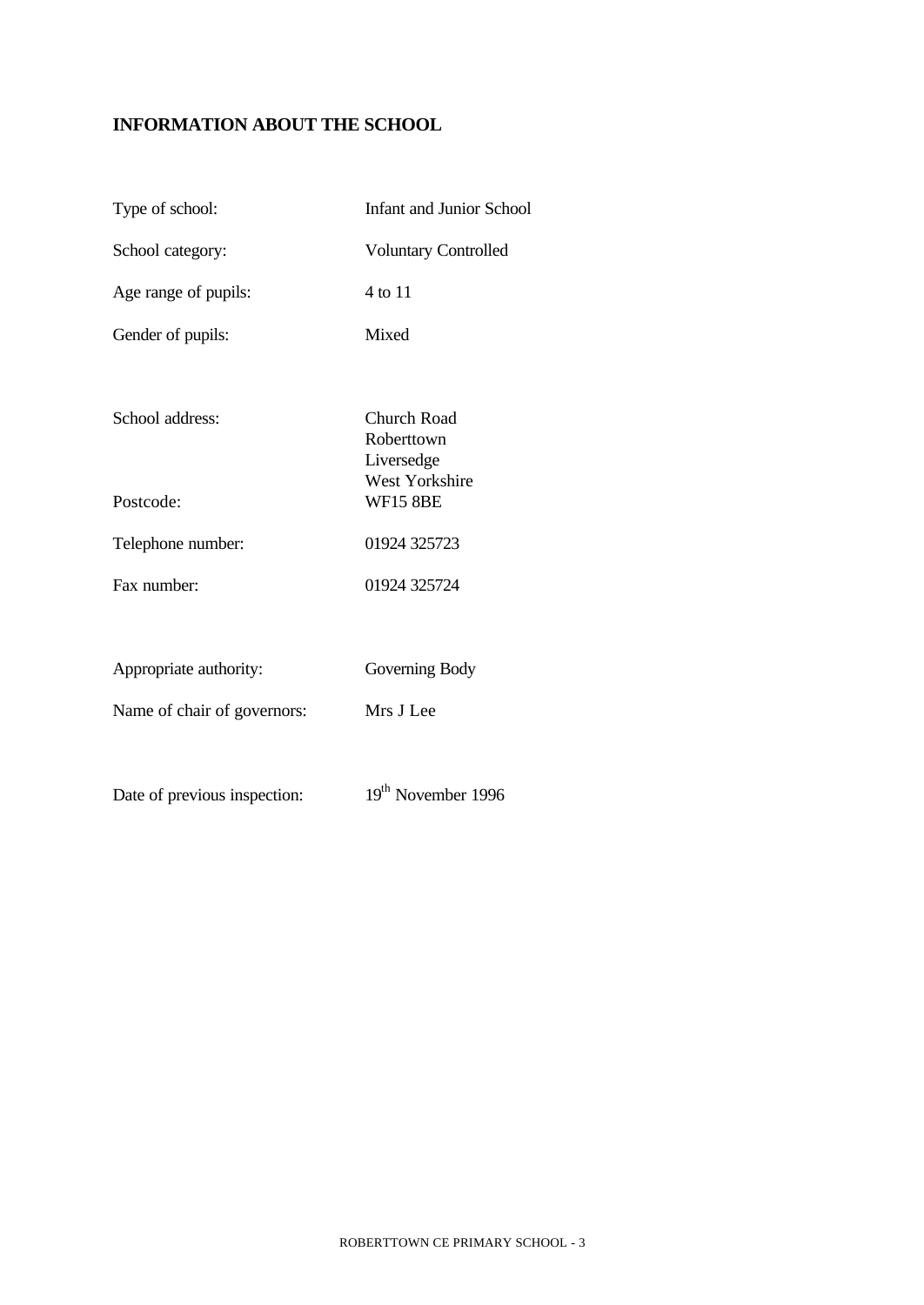## **INFORMATION ABOUT THE INSPECTION TEAM**

| <b>Team members</b>  |                      |  |  |
|----------------------|----------------------|--|--|
| Mrs L Furness (8245) | Registered inspector |  |  |
| Mr J Holmes (19431)  | Lay inspector        |  |  |
| Mrs D New $(22761)$  | Team inspector       |  |  |

The inspection contractor was:

# FOCUS INSPECTION SERVICES

The Court 8, Bar Meadow Dobcross Saddleworth Oldham OL3 5QW

Any concerns or complaints about the inspection or the report should be raised with the inspection contractor. Complaints that are not satisfactorily resolved by the contractor should be raised with OFSTED by writing to:

> The Registrar Inspection Quality Division The Office for Standards in Education Alexandra House 33 Kingsway London WC2B 6SE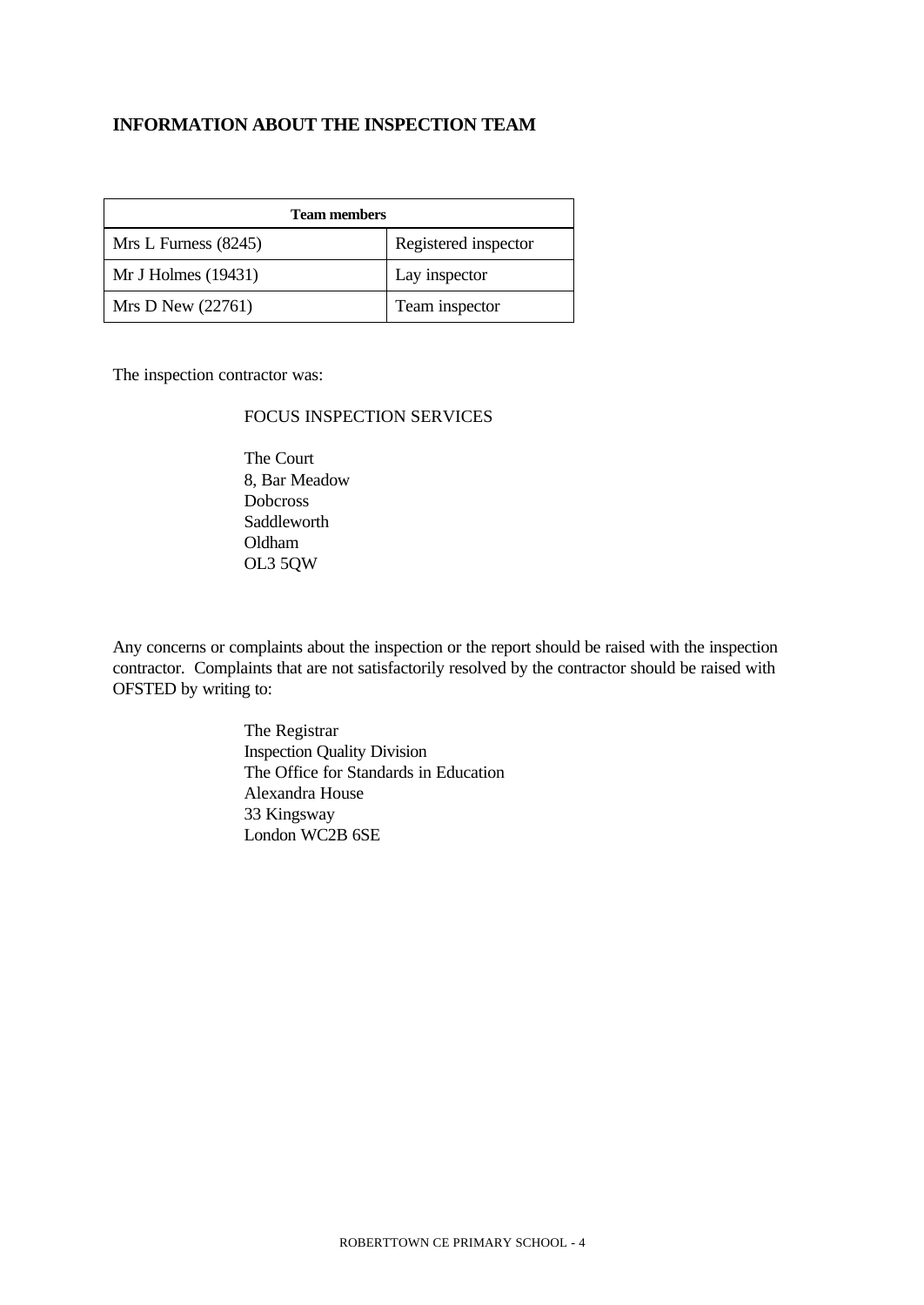# **REPORT CONTENTS**

|                                                        | Page      |
|--------------------------------------------------------|-----------|
| PART A: SUMMARY OF THE REPORT                          | 6         |
| Information about the school                           |           |
| How good the school is                                 |           |
| What the school does well                              |           |
| What could be improved                                 |           |
| How the school has improved since its last inspection  |           |
| <b>Standards</b>                                       |           |
| Pupils' attitudes and values                           |           |
| Teaching and learning                                  |           |
| Other aspects of the school                            |           |
| How well the school is led and managed                 |           |
| Parents' and carers' views of the school               |           |
| <b>PART B: COMMENTARY</b><br>WHAT THE SCHOOL DOES WELL | $10-13$   |
| <b>WHAT COULD BE IMPROVED</b>                          | $13 - 15$ |
| WHAT SHOULD THE SCHOOL DO TO IMPROVE FURTHER?          | 15        |
| PART C: SCHOOL DATA AND INDICATORS                     | $16-19$   |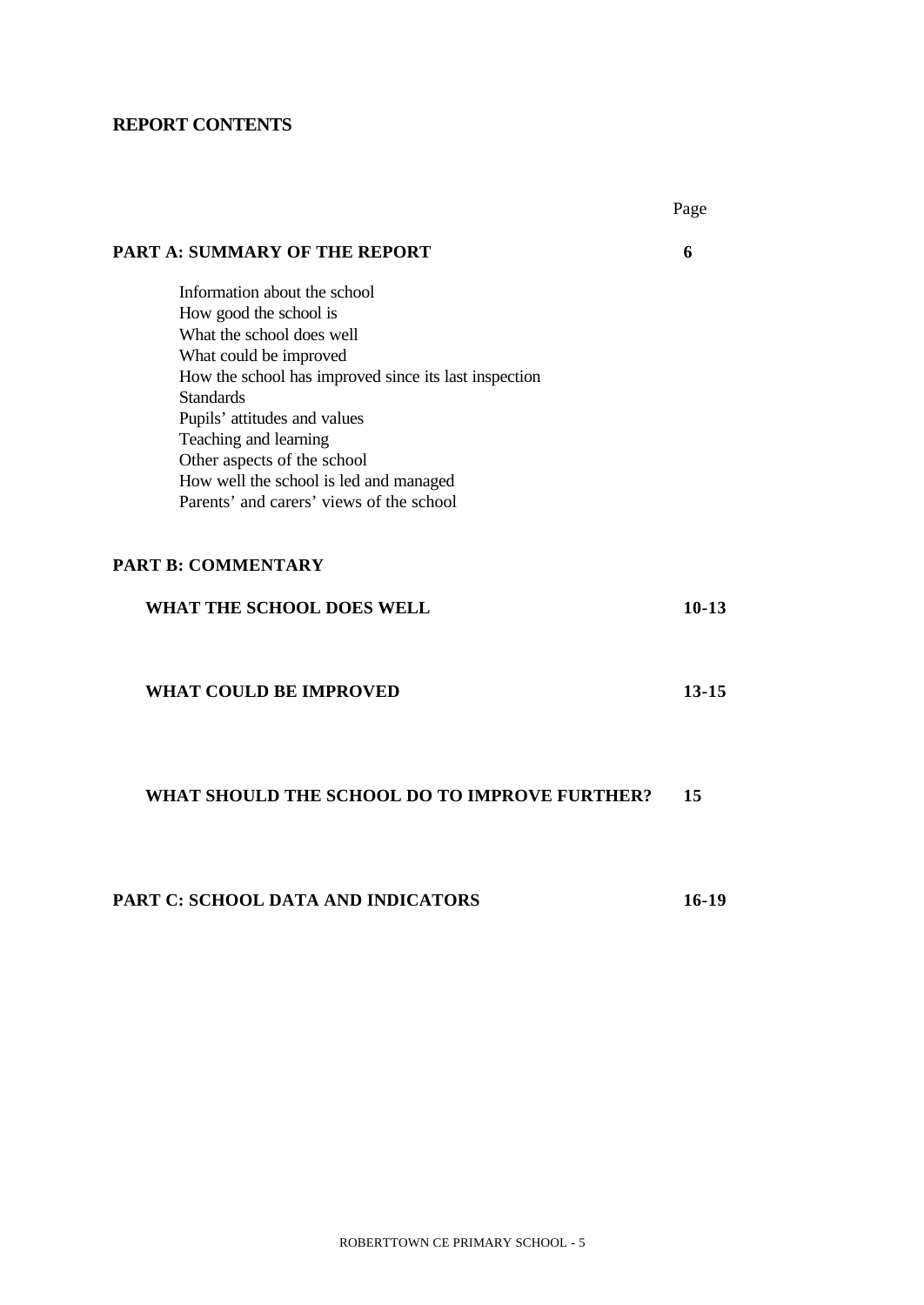# **PART A: SUMMARY OF THE REPORT**

## **INFORMATION ABOUT THE SCHOOL**

Roberttown Church of England Junior and Infant School is an average size primary school with 229 pupils on roll (compared with the national average of 226). The majority of pupils come from the local area and the percentage of pupils having English as an additional language (1.3%) is slightly higher than in most schools. The percentage of pupils having special educational needs (20.5%) is in line with the national average and the percentage of pupils with statements of special educational needs (0.4%) is below the national average. The percentage of pupils eligible for school meals free of charge (5.2%) is below the national average. There are 8 classes, 6 with pupils of a single age range and 2 classes with pupils from both Years 1 and 2. Children are admitted to the school in the September term following their fourth birthday. Although the attainment of children varies considerably from year to year, initial assessments indicate that the attainment of the majority of children is in line with that expected for their age. At the present time there is an acting headteacher in post and an acting deputy headteacher has very recently been seconded from the Local Education Authority for an unspecified amount of time.

## **HOW GOOD THE SCHOOL IS**

This is a very effective school. The school has gone through a period of change with significant changes to the senior management team. However, the acting headteacher, governors and all staff have maintained an effective team that has a clear sense of purpose and direction. As a result of good teaching, the pupils respond and achieve well by working hard and attaining very high standards by the time they leave school. The school provides very good value for money.

#### **What the school does well**

- By the age of eleven, attainment is very high in English, mathematics and science.
- The acting headteacher in providing good leadership that focuses clearly on maintaining high standards is well supported by the governors.
- Pupils' have very good attitudes to learning and their interest and enthusiasm helps to deepen their knowledge and understanding of their work.
- The personal, spiritual, moral, social and cultural development of pupils is very good. Pupils are taught right from wrong and to respect other peoples' feelings, values and beliefs.

#### **What could be improved**

- Although in science the number of pupils attaining the expected level at the age of seven is very high in comparison with the national average, the number of pupils attaining above this level is only in line with the national average.
- The use of information and communication technology in the different subjects of the National Curriculum is under developed.
- There are many good checking and evaluating systems in place, however the school has identified that these need to be rationalised in order to make them more effective.

*The areas for improvement will form the basis of the governors' action plan.*

#### **HOW THE SCHOOL HAS IMPROVED SINCE ITS LAST INSPECTION**

The school was previously inspected in November 1996. The main issues identified in the previous report have been dealt with well resulting in good progress being made over the last four years. Standards in design and technology are at least in line with that expected for the pupils' age and a good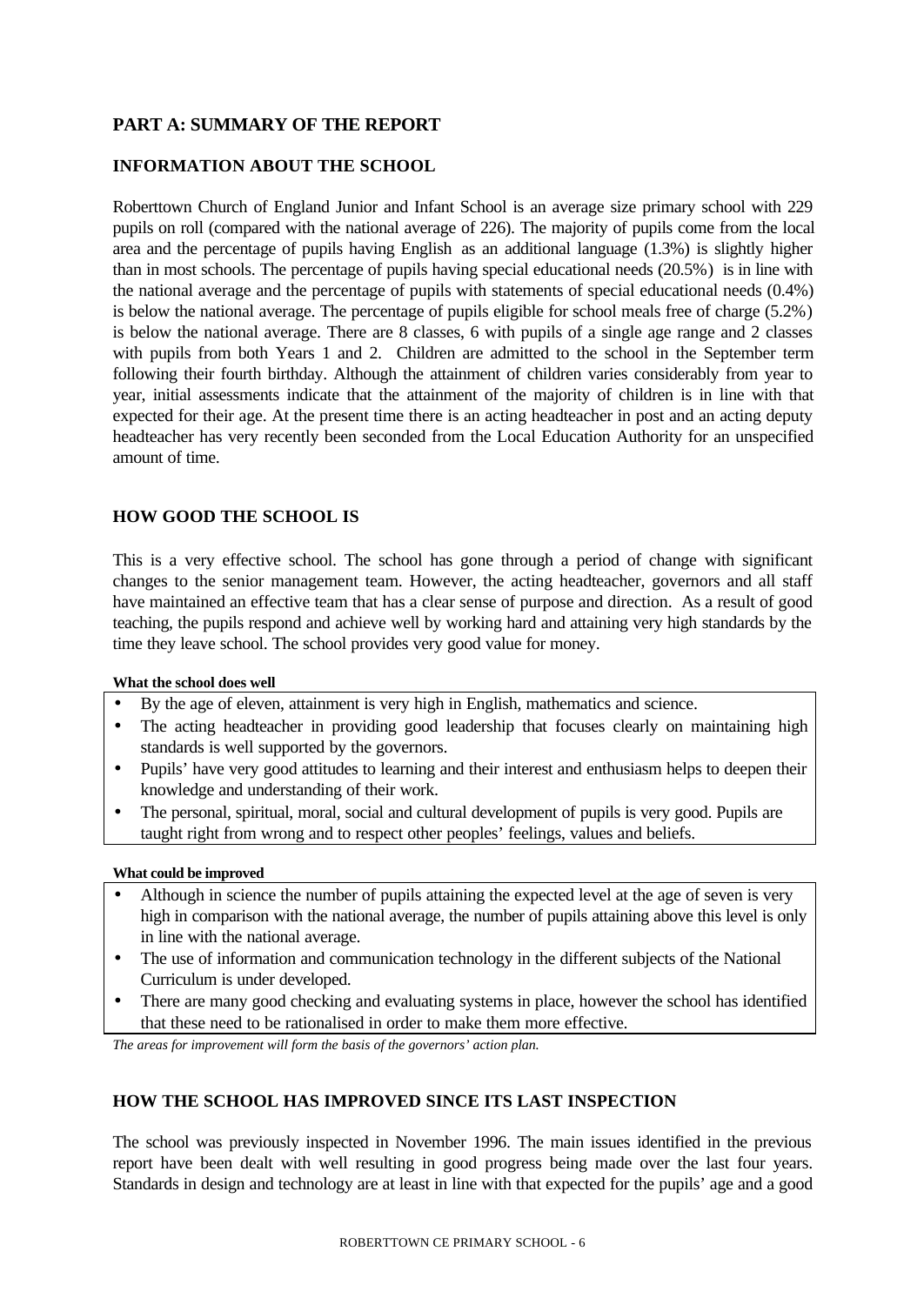scheme of work is in place ensuring that learning is progressive through the school. The role of the subject co-ordinator has also been developed and all co-ordinators have a good overview of their subject. Good quality teaching has been maintained and the successful implementation of the National Literacy and Numeracy Strategies has further improved provision in English and mathematics. The school has made good improvement since the last inspection.

## **STANDARDS**

The table shows the standards achieved by 11 year olds based on average point scores in National Curriculum tests.

|                 | compared with      |               |       |      |                                     |        |
|-----------------|--------------------|---------------|-------|------|-------------------------------------|--------|
| Performance in: | similar<br>schools |               |       | Key  |                                     |        |
|                 | 1997               | 1998          | 1999  | 1999 |                                     |        |
| English         | A                  | $\mathcal{C}$ | $A^*$ | A    | well above average<br>above average | A<br>B |
| mathematics     | A                  | B             | $A^*$ | A    | average<br>below average            | D      |
| science         | C                  | C             | $A^*$ | A    | well below average                  | E      |

The national tests for 11-year-olds in 1999 indicate that in English, mathematics and science the pupils' results are very high in comparison with the national average. The school's performance is in the highest 5% of schools nationally in all three subjects. In comparison with similar schools, pupils' results are well above average. The trend in the school's average National Curriculum points for all three subjects has been broadly in line with the national trend over the last four years. In the year 2000 the percentage of pupils attaining the expected level for 11–year- olds is again above the national average in all three subjects. Pupils currently in Year 6 are attaining standards in all three subjects that are in line with that expected for this time of the year. The school has exceeded the targets set for this year (2000) and has set appropriate targets for the forthcoming year.

At the age of 7, results in 1999 are well above the national average in writing and above the national average in reading and mathematics. In comparison with similar schools results in writing are above average and are broadly in line with the average in reading and mathematics. In the year 2000, pupils' results are well above the national average in reading and writing and broadly in line with the national average in mathematics. The present Year 2 pupils are attaining at the same level as the 2000 cohort.

All pupils are achieving well with more able pupils being appropriately challenged by the tasks they are given and less able pupils showing good improvement in their work over time.

| Aspect                   | <b>Comment</b>                                                                                                    |
|--------------------------|-------------------------------------------------------------------------------------------------------------------|
| Attitudes to the school  | Very good. Pupils are proud of their school, enthusiastic about learning<br>and show much interest in their work. |
| Behaviour, in and out of | Good. Pupils play well together, are courteous to visitors and behave                                             |

# **PUPILS' ATTITUDES AND VALUES**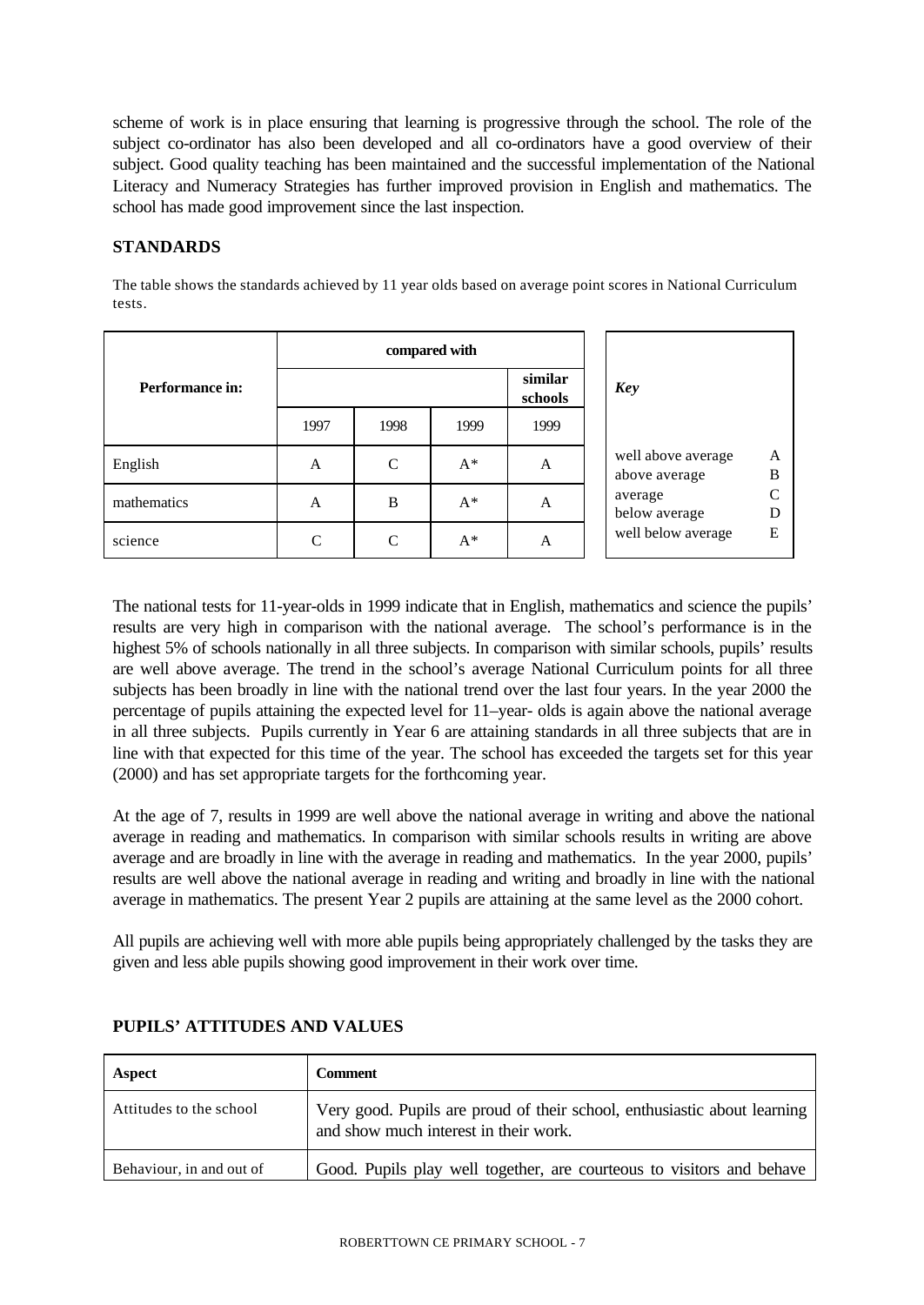| classrooms                                | well in lessons, in the dining area, at playtime and when moving around<br>the school.                                             |
|-------------------------------------------|------------------------------------------------------------------------------------------------------------------------------------|
| Personal development and<br>relationships | Very good. Pupils respond well to any responsibility they are given and<br>form very good relationships with everyone around them. |
| Attendance                                | Very good. Pupils attend school regularly and are punctual, allowing<br>lessons to start on time.                                  |

# **TEACHING AND LEARNING**

| <b>Teaching of pupils:</b> | aged up to 5 years | aged 5-7 years | aged 7-11 years |  |
|----------------------------|--------------------|----------------|-----------------|--|
| Lessons seen overall       | Good               | Good           | Good            |  |

*Inspectors make judgements about teaching in the range: excellent; very good; good; satisfactory; unsatisfactory; poor; very poor. 'Satisfactory' means that the teaching is adequate and strengths outweigh weaknesses.*

Very good and good teaching is a strong feature of this school. Teaching is at least satisfactory in 95.5% of lessons. It is good in 41% and very good in 27.2%. There was one unsatisfactory lesson during the inspection, representing 4.5% of all lessons. English and mathematics teaching is good. It is always at least satisfactory and in both subjects it is at least good in 71% of lessons. Good quality planning in these two subjects ensure that teachers are clear about what pupils are to learn and pupils respond well to the high demands made of them. They are successfully taught to persevere in their work, to give their best at all times and as they grow older, to take more responsibility for finding things out for themselves in order to consolidate and extend their learning. The skills of literacy and numeracy are well taught throughout the school and in all subjects. The teaching of reception aged children is always good and provides them with a good start to their education. Teaching is at its best in Year 6, where the teacher's use of very good questioning fully engages the pupils' attention and challenges them to recall the knowledge and skills they learn in earlier lessons. At the same time, it enables the teacher to assess the pupils' current knowledge and understanding of the subject accurately, ensuring that the lesson planned will be well matched to the needs of all pupils, including those with special educational needs.

| Aspect                                                                                               | <b>Comment</b>                                                                                                                                                                           |
|------------------------------------------------------------------------------------------------------|------------------------------------------------------------------------------------------------------------------------------------------------------------------------------------------|
| The quality and range of the<br>curriculum                                                           | Good. Pupils are provided with an interesting and varied curriculum.                                                                                                                     |
| Provision for pupils with<br>special educational needs                                               | Good. There is effective support provided for pupils with special<br>educational needs and these pupils make good progress.                                                              |
| Provision for pupils with<br>English as an additional<br>language                                    | All the pupils with English as an additional language are well supported<br>and make good progress along with others in their class.                                                     |
| Provision for pupils' personal,<br>including spiritual, moral,<br>social and cultural<br>development | Very good. This is a school that positively helps pupils to care about<br>others, to know the difference between right and wrong and to respect<br>and appreciate the world around them. |
| How well the school cares for                                                                        | Very good. The school is a caring community that provides effective                                                                                                                      |

# **OTHER ASPECTS OF THE SCHOOL**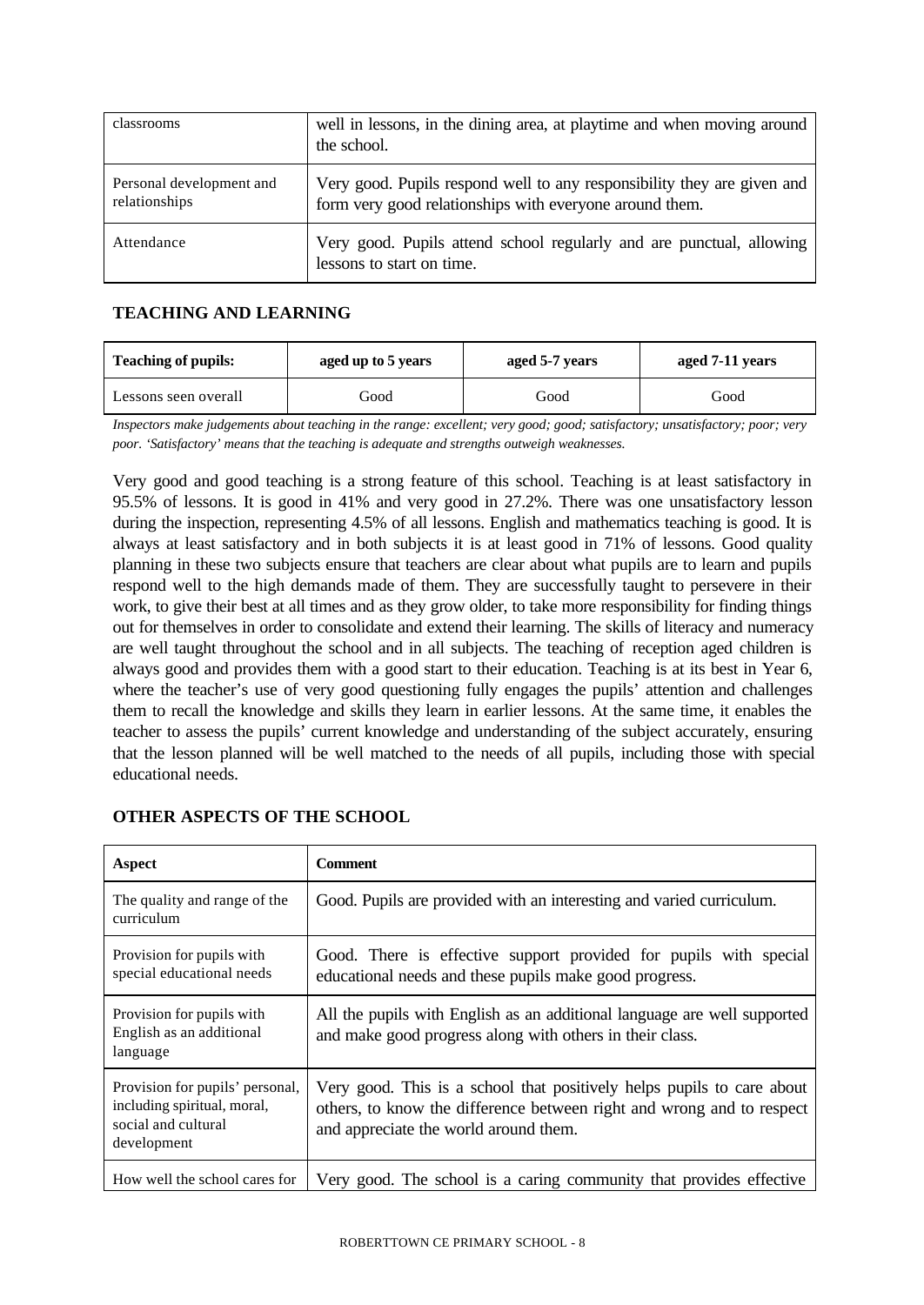#### **HOW WELL THE SCHOOL IS LED AND MANAGED**

| Aspect                                                                 | <b>Comment</b>                                                                                                                                                                                                                                       |
|------------------------------------------------------------------------|------------------------------------------------------------------------------------------------------------------------------------------------------------------------------------------------------------------------------------------------------|
| Leadership and management<br>by the headteacher and other<br>key staff | Good. The acting headteacher provides good leadership and has<br>effectively maintained continuity during a period of change of<br>leadership. She has a clear sense of purpose and knows the strengths<br>and areas for development very well.      |
| How well the governors fulfil<br>their responsibilities                | Good. The governors have appropriate committees in place to help them<br>oversee the work of the school. They know the school's strengths and<br>recognise areas that need developing. They ensure that all statutory<br>requirements are being met. |
| The school's evaluation of its<br>performance                          | Good. There are good systems in place to help the school check on its<br>performance. When necessary, good use is made of this information to<br>adjust the focus of pupils' learning.                                                               |
| The strategic use of<br>resources                                      | Good. The school very carefully evaluates the effects of its spending on<br>the standards it achieves. Careful consideration is given to all spending<br>to achieve maximum value from all the school buys.                                          |

#### **PARENTS' AND CARERS' VIEWS OF THE SCHOOL**

| What pleases parents most                                                                                                                                                                                                 | What parents would like to see improved                                                                                                                                        |
|---------------------------------------------------------------------------------------------------------------------------------------------------------------------------------------------------------------------------|--------------------------------------------------------------------------------------------------------------------------------------------------------------------------------|
| Children enjoy coming to school.<br>Behaviour in the school is good.<br>$\bullet$<br>Children are expected to work hard.<br>They recognise that the school is helping their<br>children to become mature and responsible. | Many commented that limited additional<br>opportunities are provided for their children<br>out of lessons.<br>A significant number were unhappy with<br>homework arrangements. |

The inspection findings recognise all the positive points made by parents and confirm that they are significant features of the school. The opportunities provided for pupils to be involved in activities after school or lunchtime is similar to that offered in many schools. However, the school does recognise that parents perceive that sporting activities are limited and in the very near future are offering football activities for pupils. There are also plans to have a mathematics and computer club for pupils who are interested in these subjects. The school's arrangements for homework are appropriate and in line with the majority of other schools.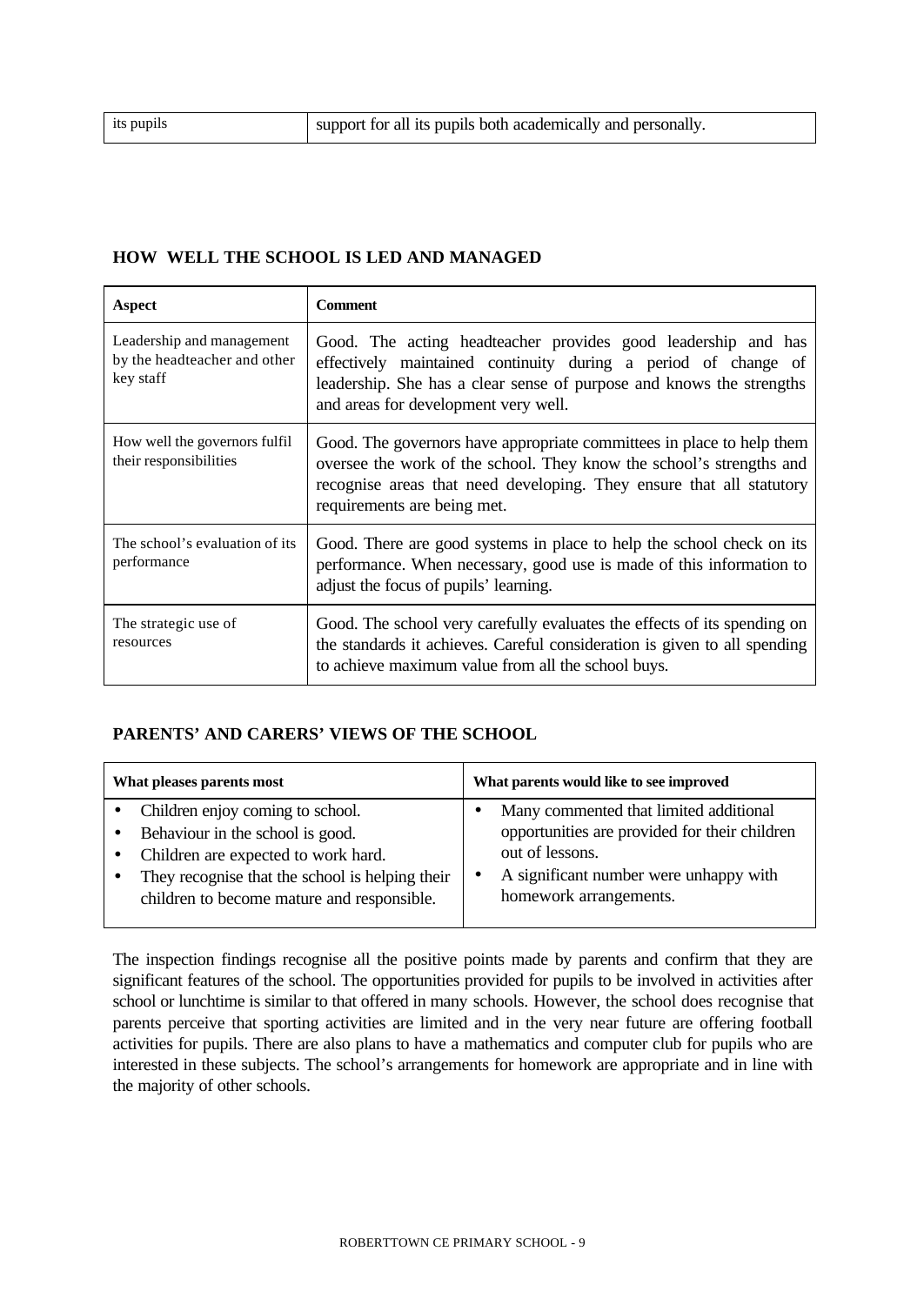## **PART B: COMMENTARY**

#### **WHAT THE SCHOOL DOES WELL**

### **1 By the age of eleven, attainment is very high in English, mathematics and science.**

- 2 Pupils' performance in the 1999 national tests for 11-year-olds is excellent. In comparison with all schools nationally their performance is very high in English, mathematics and science and is in the highest 5% of schools nationally. In comparison with similar schools the pupils' performance is well above average. The percentage of pupils achieving the higher levels is very high in all three subjects. Over the last four years the trend in the school's average National Curriculum points has been one of overall improvement. This improvement has been maintained in the year 2000 and the percentage of pupils attaining at least the expected level for 11-year-olds is above the national average in English, mathematics and science. Although the percentage of pupils attaining the higher level is not as high as last year, there is still a good percentage of pupils attaining the higher level, particularly in mathematics and science. Considering that the majority of children on entry to the reception classes have attainment that is in line with that expected for their age, pupils make very good progress in their learning. The school attributes its success to good teaching and to consistently high expectations of what pupils are able to achieve. This inspection confirms that view.
- 3 Central to the drive to maintain and improve standards is the effective way in which teachers assess pupils' work, judging their progress over time and identifying what pupils need to do next to improve. The teachers and support staff have a very good understanding of the levels of work they should be expecting of pupils. They regularly look at samples of work together and discuss what should happen next for individual pupils and for year groups. They comment regularly on individual pieces of work giving a clear indication of the present level of work and what the next steps should be. They have developed a good system for tracking the progress of cohorts of pupils and are therefore able to check that pupils are progressing well in relation to their prior attainment. Teachers also set and share with pupils, clear learning targets. Pupils therefore are able to measure their own progress.
- 4 The National Literacy and Numeracy Strategies have also played a significant part in maintaining high standards. These subjects are given a substantial amount of time each day and teachers have enthusiastically adopted both Strategies. There is good emphasis on literacy supporting pupils' learning in other subjects such as science and religious education. Improving pupils' mental calculation skills is also seen to be important and during the daily mathematics lesson teachers' quick-fire questioning effectively increases pupils' mental dexterity.
- 5 Teaching is consistently good in both these areas. In the reception class the teacher is introducing appropriate elements of both Strategies carefully and sensitively. She enthusiastically introduces children to the 'Big Book' using correct terminology of 'title, story, page, word and letter'. She easily engages the children's interest in learning about the sequence of number as they join with enthusiasm, in chanting rhymes such as "5 currant buns" and '5 speckled frogs'. In this class learning is good and children are provided with a good introduction to the National Literacy and Numeracy Strategies. In Year 2, pupils are encouraged to read with expression and in the context of the text 'Can't you sleep little bear?' pupils use a variety of voices for different characters. There is continual reinforcement of punctuation, with pupils quickly realising the relevance of commas and question marks. By Year 6, pupils are able to prepare a short section of a story as a script. They learn about the importance of setting and location and consider how to use stage directions. Through very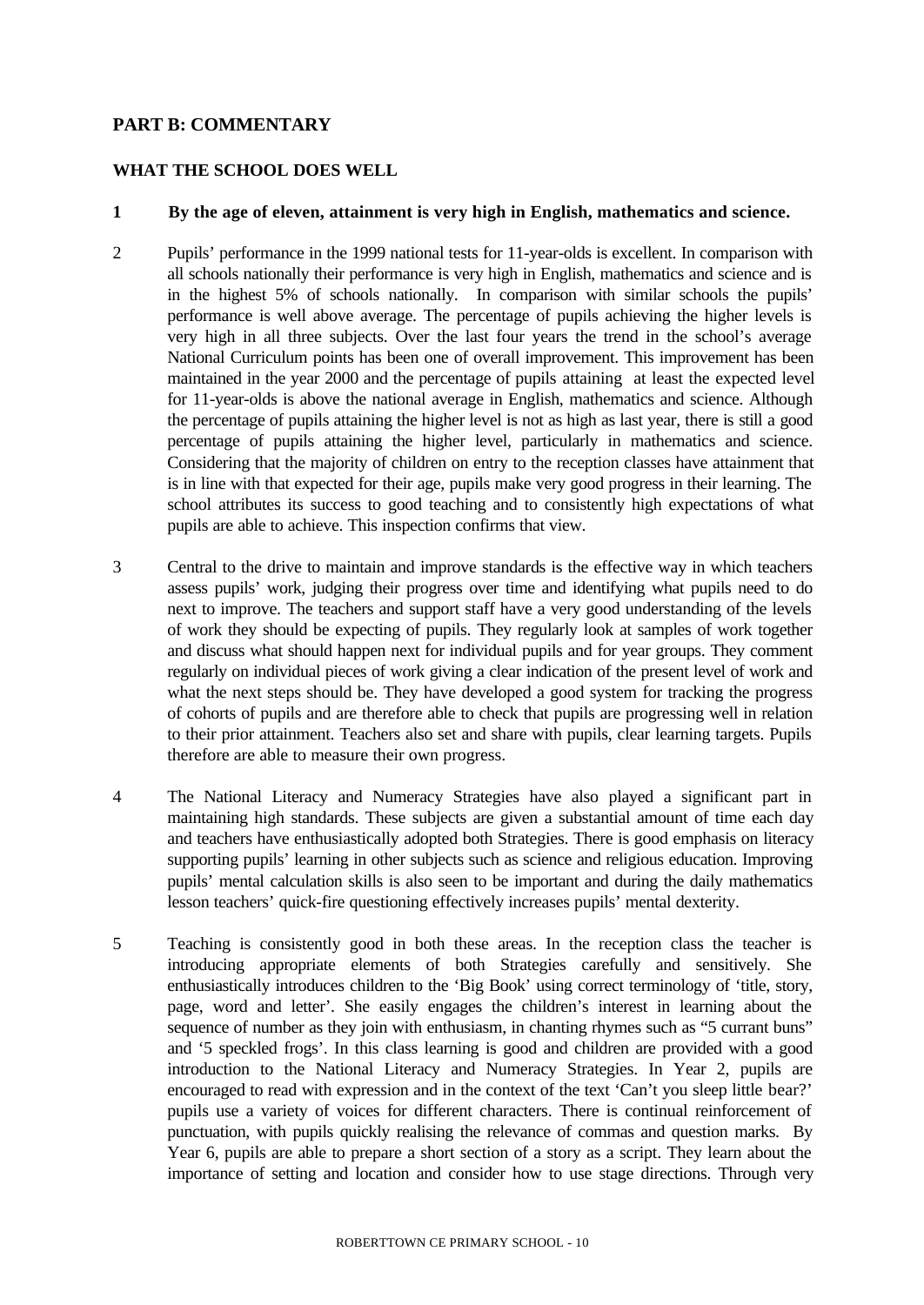good questioning, the Year 6 teacher encourages pupils to think and to apply previous knowledge and understanding of language and literature. Numerous opportunities for applying previous learning are very evident in all Year 6 lessons and another very good example is seen in a numeracy lesson, when pupils explore the relationship between fractions, decimals and percentages. The teacher's good subject knowledge, clear instructions and explanations ensure that any misunderstandings are appropriately dealt with. Incorrect answers are handled sensitively and the teacher ensures that pupils learn productively from their mistakes.

- 6 By the age of 11, pupils have a good understanding of scientific concepts. They are given good opportunities to practise experimental and investigative science. For example, Year 5 pupils begin to discuss the question 'is air a gas?' Correct scientific vocabulary is introduced and the pupils are encouraged to record their findings independently. This independence is continued in Year 6, when pupils plan a fair test to solve the problem of how to help a solid to dissolve more quickly. Pupils also design a table to record their data.
- 7 Standards are high in all three subjects because good quality teaching makes a positive impact on learning. Teachers have high expectations of pupils and they respond well to the challenges offered to them.

# **8 The acting headteacher in providing good leadership that focuses clearly on maintaining high standards is well supported by the governors.**

- 9 Despite a period of significant changes, the acting headteacher has very successfully maintained continuity and progression in the development of the school and has kept a strong sense of teamwork and partnership between governors, parents, staff and pupils. She is very aware of the strengths and the areas for improvement and has a clear vision of how to achieve the school's aims. The new school development plan is a coherent document, which supports the school's aims and priorities. It is also sensibly linked to a financial plan.
- 10 She has provided the staff of the school with clarity of direction and has effectively supported them in focussing on issues that are important in the present educational climate. For example, the school's effective use of the Literacy and Numeracy Strategies is helping to raise and maintain high standards. She is committed to the implementation of the Strategies and has placed appropriate emphasis on resourcing literacy and numeracy. She has been equally vigilant in ensuring that the care provided for pupils extends beyond that of looking after academic needs. To this end the acting headteacher is mindful of the need for pupils to be happy at school and to feel part of a special community.
- 11 The governing body and in particular the Chair of governors has been very supportive. She visits the school at least once a week, to discuss any issues that may arise. The acting headteacher has particularly valued this interest and support. The previous inspection commented upon the very good leadership and management of the former headteacher. She had in place very secure systems, which has allowed this school to maintain a happy safe environment where pupils can attain high standards during this period of change of leadership.

# **12 Pupils' have very good attitudes to learning and their interest and enthusiasm helps to deepen their knowledge and understanding of their work.**

13 The pupils' attitudes to school continue to be very good. The attitudes and values they portray are a strength of the school. All pupils, including those with special educational needs enjoy learning. The majority of pupils are able to listen well, sustain concentration and are keen to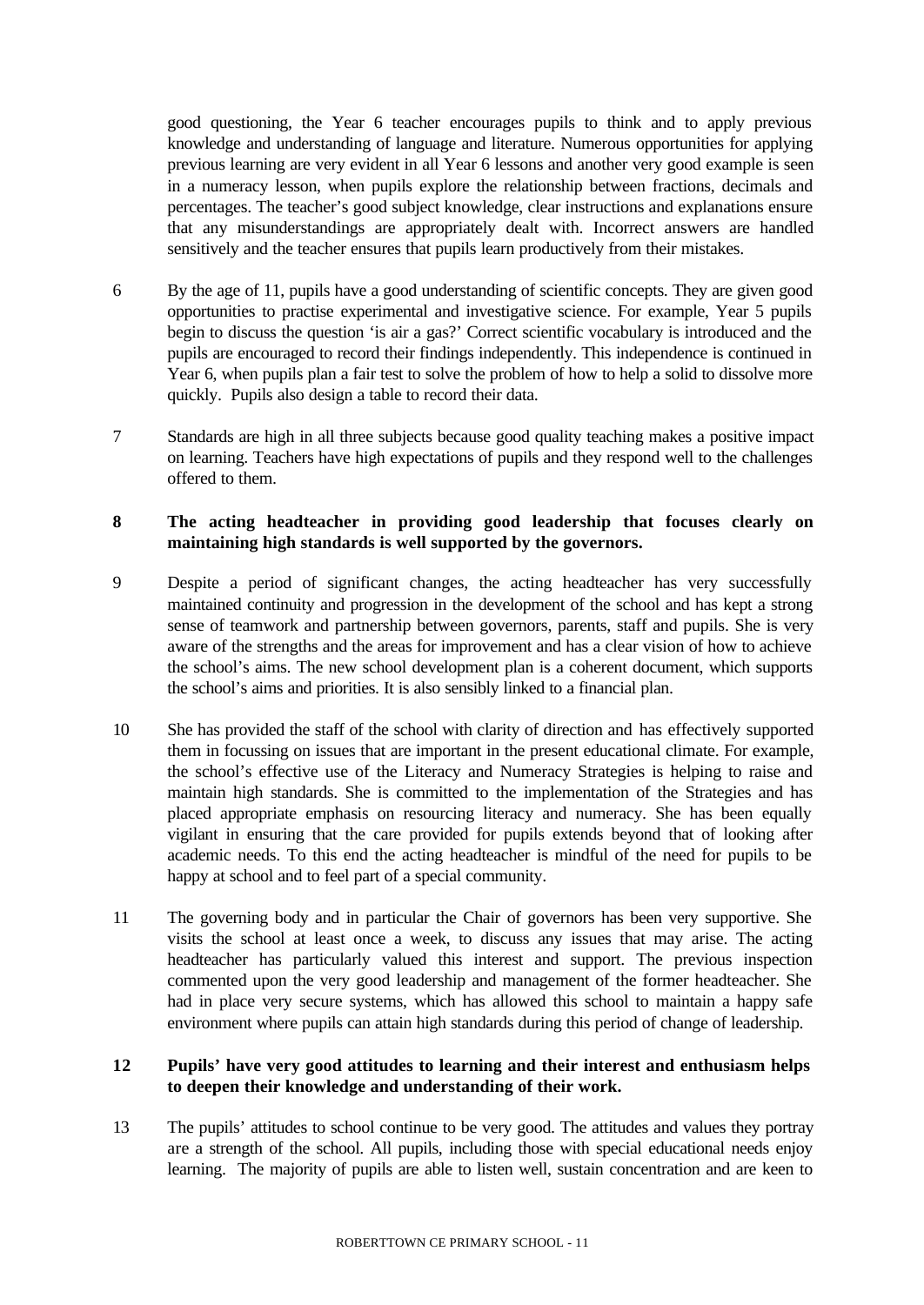participate in lessons. Their enthusiasm for learning is seen in several subjects. For example in numeracy, Years 1 and 2 pupils are absolutely thrilled as they correctly 'purchase teddies' from the class shop. They eagerly work out the necessary combinations of money to total 10 pence and one boy, on correctly identifying that a teddy valued 6 pence and another valued 4 pence would make 10 pence, sits laughing aloud and holding his purchases excitedly. In a collective act of worship for pupils aged 5 to 7, led by the Vicar, the pupils are engrossed in the story of 'the lost sheep'. They listen attentively and join in the story with gusto and enthusiasm. Much of the interest is attributed to the very lively manner in which the Vicar presents this story and his enthusiasm is a key factor in developing the pupils' very good attitudes to learning during this collective act of worship.

- 14 As soon as children start school they are helped to understand what is expected of them. For example, in the reception class, pupils soon learn what is good behaviour and how their actions affect others. They know that when they are asked to do something they are expected to respond appropriately. Well planned activities ensure that children want to take part and when asked for volunteers during the number rhyme singing sessions, almost all the children want to be involved. They join in the singing enthusiastically and during story sessions their facial expressions show that they are fully engrossed in the story.
- 15 Older pupils continue to have positive attitudes to their learning. In science, Year 4 pupils are finding out about movement and growth. They listen with interest to the teachers' explanations and instructions and answer questions enthusiastically. They show good concentration during their independent work. One boy, who is particularly interested in this subject, has carried out research at home and brought into school a CD-Rom about the skeleton and the human body. The information from this has been printed out and shared with the rest of the class.
- 16 These very good attitudes make a positive contribution to pupils' learning and achievements and this impacts positively on the high standards attained by the age of 11.

# 17 **The personal, spiritual, moral, social and cultural development of pupils is very good. Pupils are taught right from wrong and to respect other peoples' feelings, values and beliefs.**

- 18 Provision for pupils' personal, spiritual, moral, social and cultural development is very good and contributes significantly to the quality of education provided by the school. This very good provision has been maintained since the previous inspection.
- 19 Very good spiritual development is evident in the way that the school uses both formal and informal ways of encouraging pupils to reflect and to value the religious beliefs of Christianity and other major faiths. Well planned acts of collective worship contribute positively to spiritual awareness, reinforce the values and aims of the school community and offer pupils opportunities for prayer and quiet reflection. A sense of awe and wonder is promoted through pupils' own written prayers. Music is played quietly as pupils enter the hall and this successfully helps to create an atmosphere of calm and peace. Religious education lessons make a very valuable contribution to spiritual development as pupils consider issues such as creation and forgiveness. There are very close links with the local church and the Vicar is regularly in school taking the collective act of worship or visiting classrooms.
- 20 Moral development is very good. The school successfully teaches pupils the difference between right and wrong and much of this is done implicitly through the good example set by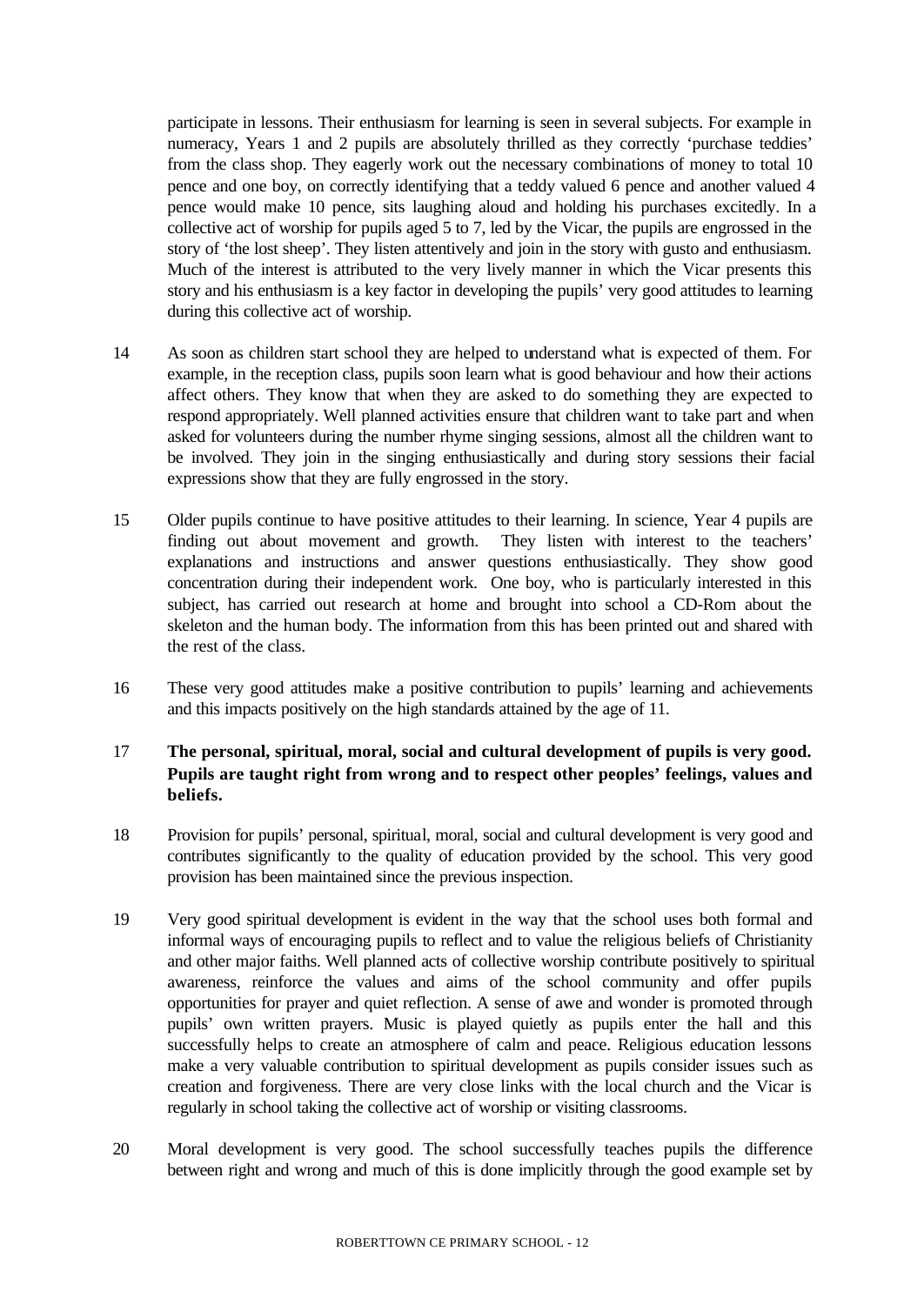the staff. Pupils are expected to take responsibility for their own actions, by following the school's code of conduct, which is CARE – consideration, affection, respect for everyone and everything. The code is clearly understood by all staff around the school and is evident in most lessons. Staff also make promises to their pupils and these promises are displayed in the hall for all to see. Moral issues are actively promoted through acts of collective worship and in lessons. For example, pupils are encouraged to think about friendship in a Year 4, personal, social and health education (PSHE) lesson. When asked what do you expect from friendship, pupils answer confidently, citing 'affection,' 'care and comfort,' and 'respect.'

- 21 The 'Befrienders' initiative, which is managed by one of the support assistants, contributes very effectively to pupils moral and personal development. Older pupils are trained to listen and to support pupils in the school who are having difficulties. The pupils are very proud to be chosen as 'Befrienders,' and take their roles and responsibilities very seriously. Younger pupils respect and trust the 'Befrienders' and are confident that if they have a problem then there is someone available who will listen to them and help them to overcome the difficulty. During the inspection a 'Befriender' was seen sensitively supporting another child who wanted to talk about a concern she had.
- 22 Social development is very good and pupils of all ages are encouraged to be aware of the needs of each other and the wider community. Pupils work well together and share resources and ideas willingly. Teachers and other adults in the school set a very good example. They listen to pupils, value their contributions and show respect for their points of view. Opportunities are provided for pupils to be involved in raising money for different charities. Pupils are given responsibilities, for example preparing the hall for assemblies, door stewards and helping with younger pupils. Older pupils also have the opportunity of a 3 day residential visit, which further supports the pupils' understanding of teamwork, partnership and social responsibility.
- 23 Pupils' cultural development is very good. A wide range of opportunities to broaden pupils' experiences is provided and pupils enjoy a variety of visits out of school. These include: Oakwell Hall, Robinwood and Cliffe House. The local area is also used well to support the curriculum. Pupils also gain valuable experience from visitors to the school, for example an Asian dance group, theatre groups and older members of the community who talk about their childhood memories. Opportunities to explore other cultures and faiths are very actively promoted through religious education, art and music. Stories from different cultures are included in the literacy hour and myths and legends from Ancient Greece are discussed in history.

#### **WHAT COULD BE IMPROVED**

# **24 Although in science the number of pupils attaining the expected level at the age of seven is very high in comparison with the national average, the number of pupils attaining above this level is only in line with the national average.**

25 The 1999 teacher assessments in science show that the percentage of pupils' attaining the level expected for 7-year-olds is very high. However the percentage of pupils attaining above the expected level is broadly in line with the national average. On the basis of teacher assessment in 1999, in both reading and writing, the percentage of pupils attaining the higher levels is well above the national average. In mathematics results are close to the national average. In the current year (2000), there is a very high percentage of pupils attaining the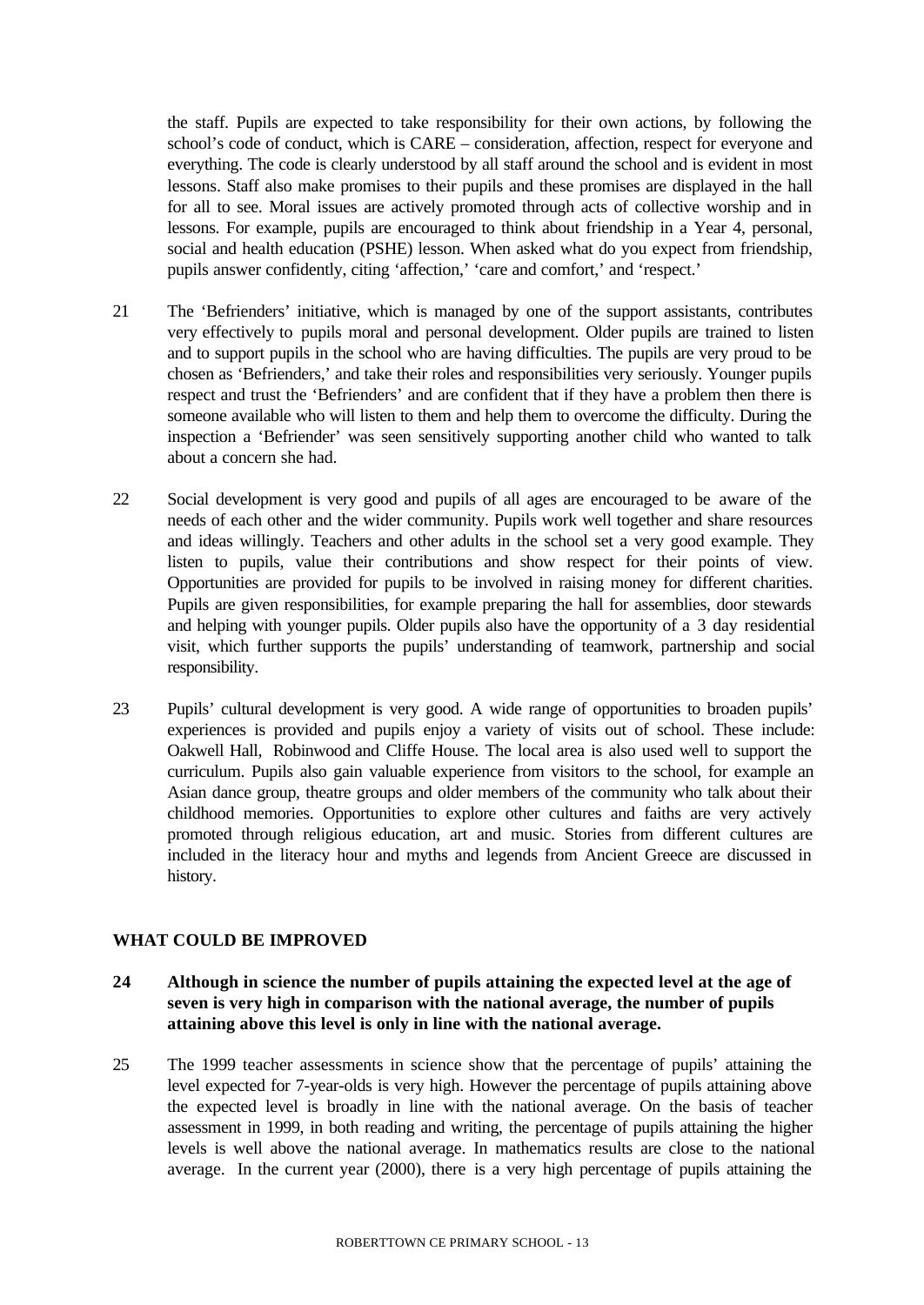level expected for 7-year-olds but the percentage of pupils attaining the higher level has declined and is low. In reading, spelling and mathematics there are still a high percentage of pupils attaining the higher levels.

- 26 The school is aware that this is an area of concern and the science co-ordinator has correctly identified why results are not as good in science. A considerable amount of time has been spent on successfully implementing the National Literacy and Numeracy Strategies and consequently science has not been a major priority of the school. Also teachers of pupils aged 5 to 7 have been reluctant to assess pupils as attaining the higher levels because in recent years there has been very little work on developing a secure understanding of what a pupil has to do to attain the higher level. Teachers have not had the benefit in science of the same useful information that the Local Education Authority has provided for schools in English and mathematics.
- 27 The co-ordinator has a draft action plan to address this area of concern and to raise teachers' expectations of the number of pupils able to attain the higher level in science. The plan identifies the need to target potential high achievers early in the school year and to address the issue of teacher reluctance to award the higher level to pupils, through discussion and moderation activities.

## **28 The use of information and communication technology in the different subjects of the National Curriculum is under developed.**

- 29 Information and communication technology provision was judged to be satisfactory in the previous inspection and this position has been maintained. The school has a new computer suite and has improved the quality of its' computers. However, in order to utilise information and communication technology effectively in other subjects the school does not have enough good quality computers for pupils to use. The suite allows only half a class to access it at a time and the remaining computers although housed together in a central area, do not work as efficiently as those in the suite. There are no computers available for pupils to use in their classroom apart from in the reception class.
- 30 All classes are timetabled to use the suite every week, and teachers do the very best they can with limited resources. The Year 6 teacher manages the situation very well by using a very competent teaching assistant to demonstrate the task to be carried out to one half of the class, whilst she demonstrates the activity to the remaining half. This very clear demonstration, accompanied by a clear explanation ensures that pupils once working independently are able to enter information correctly onto a spreadsheet whilst incorporating a formula. The standard of attainment of pupils in this lesson is in line with national expectations. However, not all teachers are so proficient or as confident and occasionally information and communication technology time is spent in the classroom neatly rewriting information to be entered into the computer. This is seen in a Year 5 class and the subject knowledge of the teacher in introducing spreadsheets is insecure.
- 31 The acting headteacher, who is also the information and communication technology coordinator, is very aware of the strengths and areas for improvement in this subject. The staff are very willing to learn and most are confident with word-processing and data-handling activities. However, the co-ordinator is aware that training is needed in some aspects of the subject, for example, multi-media presentations. Through the monitoring of planning she knows that the skills of information and communication technology are being taught but through lack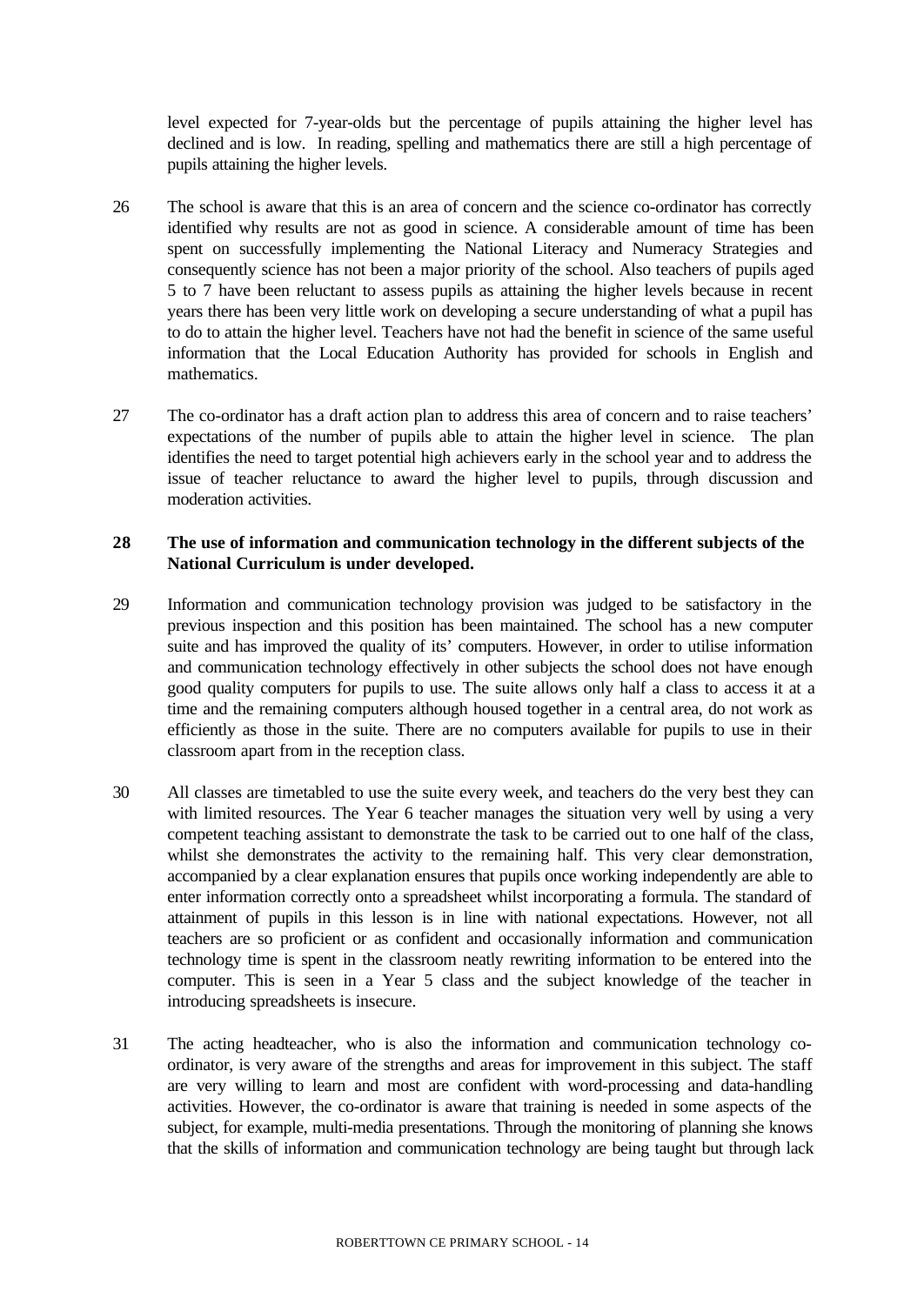of quality resources, the teachers are unable to plan effectively for the use of these skills in other National Curriculum subjects.

32 The development of the subject and pupils' proficiency is hindered through a lack of good quality computers. Although the subject meets statutory requirements there is room for improvement.

# **33 There are many good checking and evaluating systems in place, however the school has identified that these need to be rationalised in order to make them more effective.**

- 34 Monitoring and evaluating activities are well established in the school and the previous inspection noted the effectiveness of monitoring procedures. These activities include classroom observation, evaluation of planning, examining pupils' work, evaluation of National Curriculum test results, analysis of baseline information and the setting and monitoring of school targets. Governors are very aware of their monitoring role and through active subcommittees they adopt the role of 'critical friend' and report back regularly to the full governing body, Subject co-ordinators also regularly feedback to governors regarding subject initiatives.
- 35 The statutory requirement to introduce Performance Management from September 2000 has meant another checking system has had to be established. This involves the setting of objectives for the headteacher and the staff, planning interviews and discussing training needs and arranging an annual cycle of planning, monitoring and review.
- 36 The acting headteacher and the Chair of governors have realised that in order to be more effective and to manage the systems in place there is a need to rationalise existing procedures. A comprehensive timetable is necessary, to plan exactly what needs to happen and to ensure that time is used in the most efficient way. The acting headteacher is aware that staff must not become overloaded with their responsibilities. The governors have already arranged an extra meeting for later in the year in order to clarify their priorities and to improve their strategic overview of the school's work.

# **WHAT SHOULD THE SCHOOL DO TO IMPROVE FURTHER?**

37 In order to maintain high standards and improve further, the school should:

#### **Enable more able pupils to attain the higher level in science at the age of 7 by:**

- ensuring that the teachers' planning addresses the requirements of Level 3 National Curriculum science;
- providing the necessary training for teachers so that they are secure about what pupils have to do to attain Level 3;
- carrying out standardisation activities in order that there is documentation available for teachers to use, to give them the confidence to award the higher level to pupils. *Paragraphs: 24-27*

## **Ensure that information and communication technology skills are used to support learning in all relevant National Curriculum subjects by**: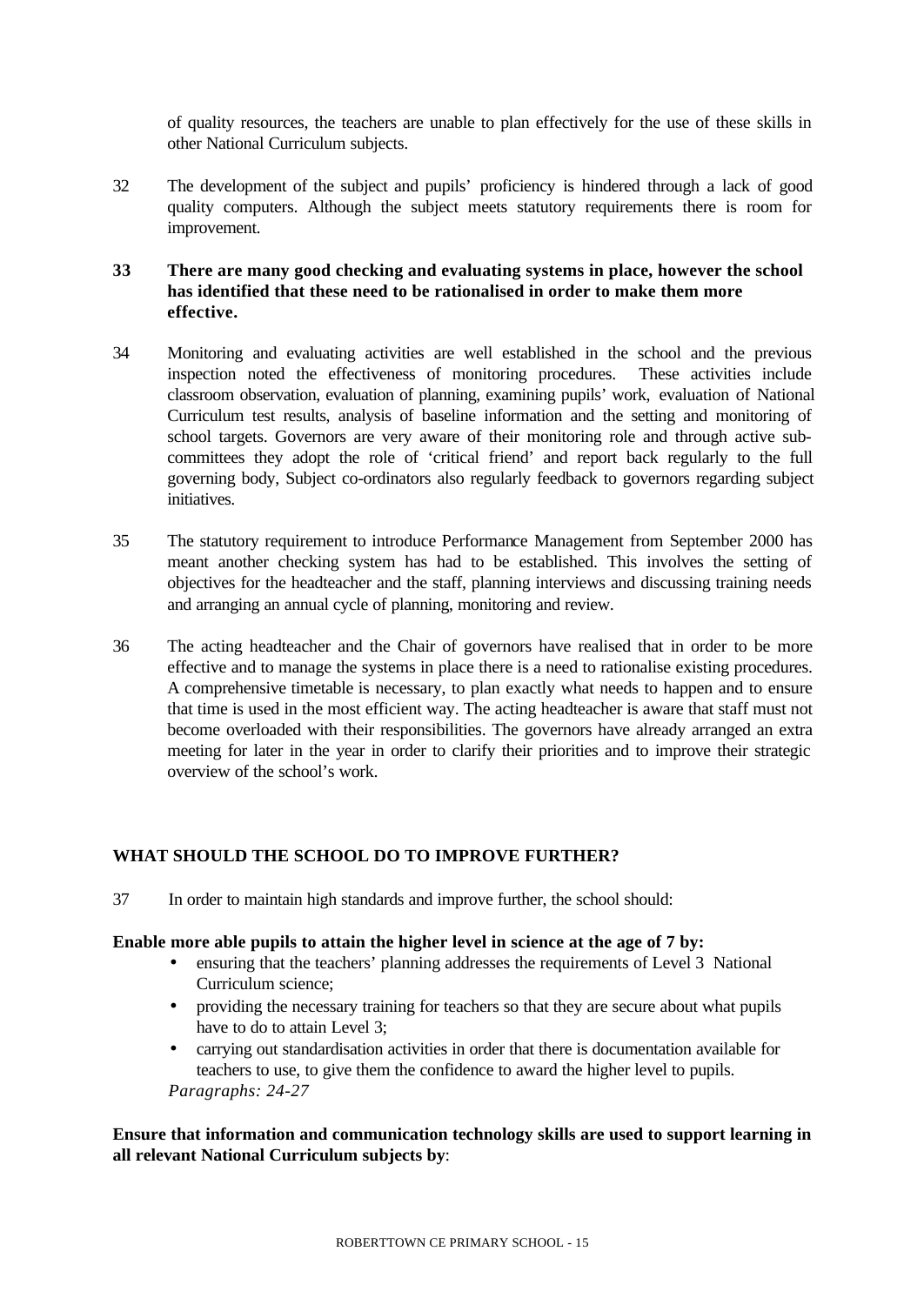- updating the quality of hardware in the school so that pupils are able to use the computers more regularly;
- subject co-ordinators identifying in schemes of work where information and communication technology should be used;
- improving the subject knowledge of some teachers in the school;
- the information and communication technology co-ordinator checking and evaluating the use of information and communication technology in all relevant National Curriculum subjects.

*Paragraphs: 28-32*

#### **Rationalise existing monitoring and evaluating systems by:**

- implementing a manageable timetable, which clearly identifies the monitoring and evaluating activities that are occurring at different times of the year;
- ensuring that all staff and governors are aware of the timetable and are able to prepare themselves for the identified activity;

*Paragraphs: 33-36*

# **PART C: SCHOOL DATA AND INDICATORS**

#### *Summary of the sources of evidence for the inspection*

Number of lessons observed

Number of discussions with staff, governors, other adults and pupils

| 22 |
|----|
| 11 |

#### *Summary of teaching observed during the inspection*

| Excellent | Very good | Good | Satisfactorv | Unsatisfactory | Poor | Very Poor |
|-----------|-----------|------|--------------|----------------|------|-----------|
|           | 27.2%     | 41%  | 27.2%        | 4.5%           |      |           |

*The table gives the percentage of teaching observed in each of the seven categories used to make judgements about lessons.*

#### *Information about the school's pupils*

| Pupils on the school's roll                                      | Nursery | $YR - Y6$ |
|------------------------------------------------------------------|---------|-----------|
| Number of pupils on the school's roll (FTE for part-time pupils) | N/a     | 229       |
| Number of full-time pupils eligible for free school meals        | N/a     |           |

*FTE means full-time equivalent.*

| Special educational needs                                           | Nursery | $YR - Y6$ |
|---------------------------------------------------------------------|---------|-----------|
| Number of pupils with statements of special educational needs       |         |           |
| Number of pupils on the school's special educational needs register |         | 46        |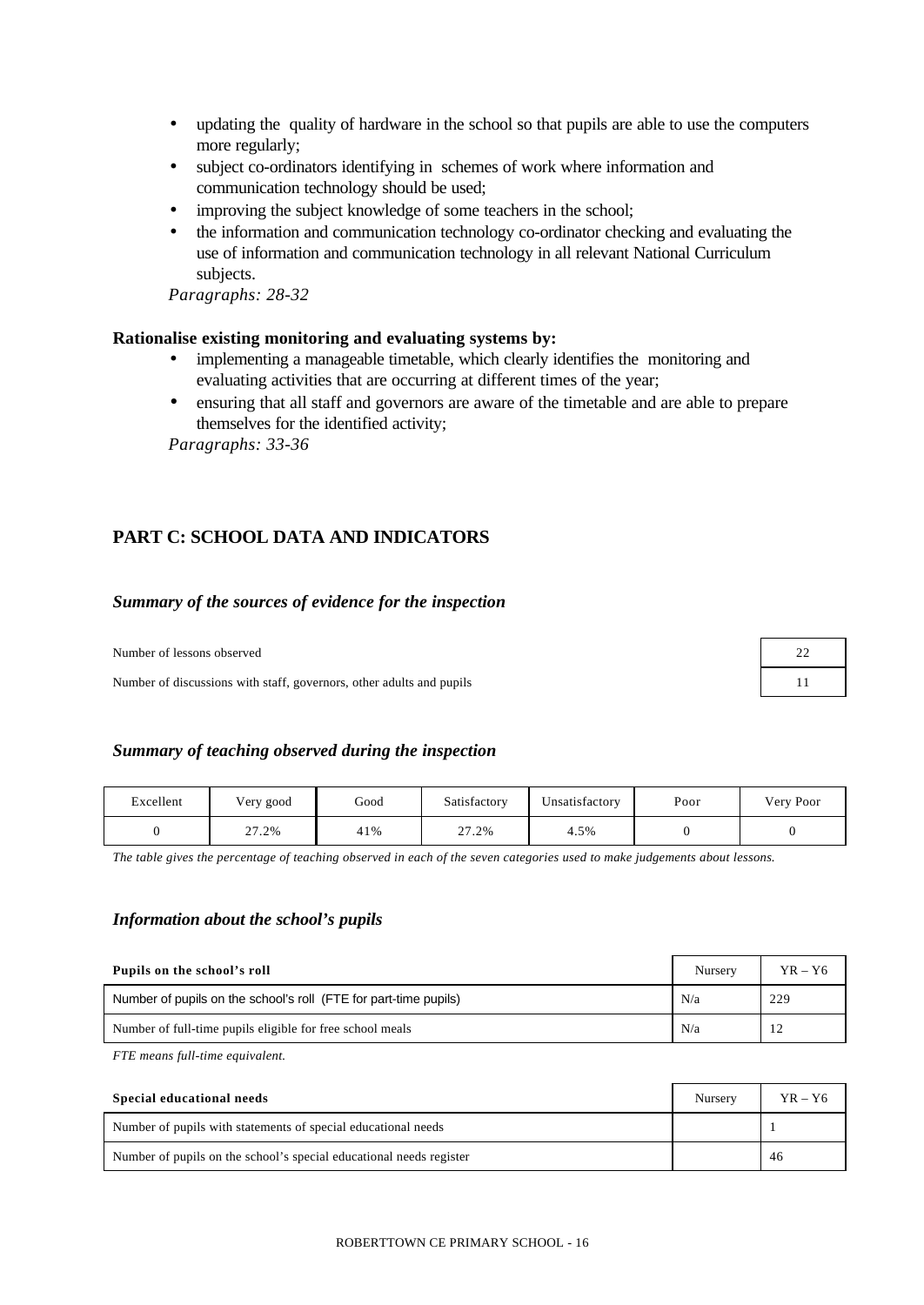| English as an additional language                                            | No of pupils |
|------------------------------------------------------------------------------|--------------|
| Number of pupils with English as an additional language                      |              |
|                                                                              |              |
| Pupil mobility in the last school year                                       | No of pupils |
| Pupils who joined the school other than at the usual time of first admission |              |

Pupils who left the school other than at the usual time of leaving 3

## *Attendance*

#### **Authorised absence Unauthorised absence**

|                           | $\%$ |                           |     |
|---------------------------|------|---------------------------|-----|
| School data               | 3.6  | School data               | 0.0 |
| National comparative data | 5.4  | National comparative data | 0.5 |

| % |                           | $\frac{0}{0}$ |
|---|---------------------------|---------------|
|   | School data               |               |
|   | National comparative data |               |

*Both tables give the percentage of half days (sessions) missed through absence for the latest complete reporting year.*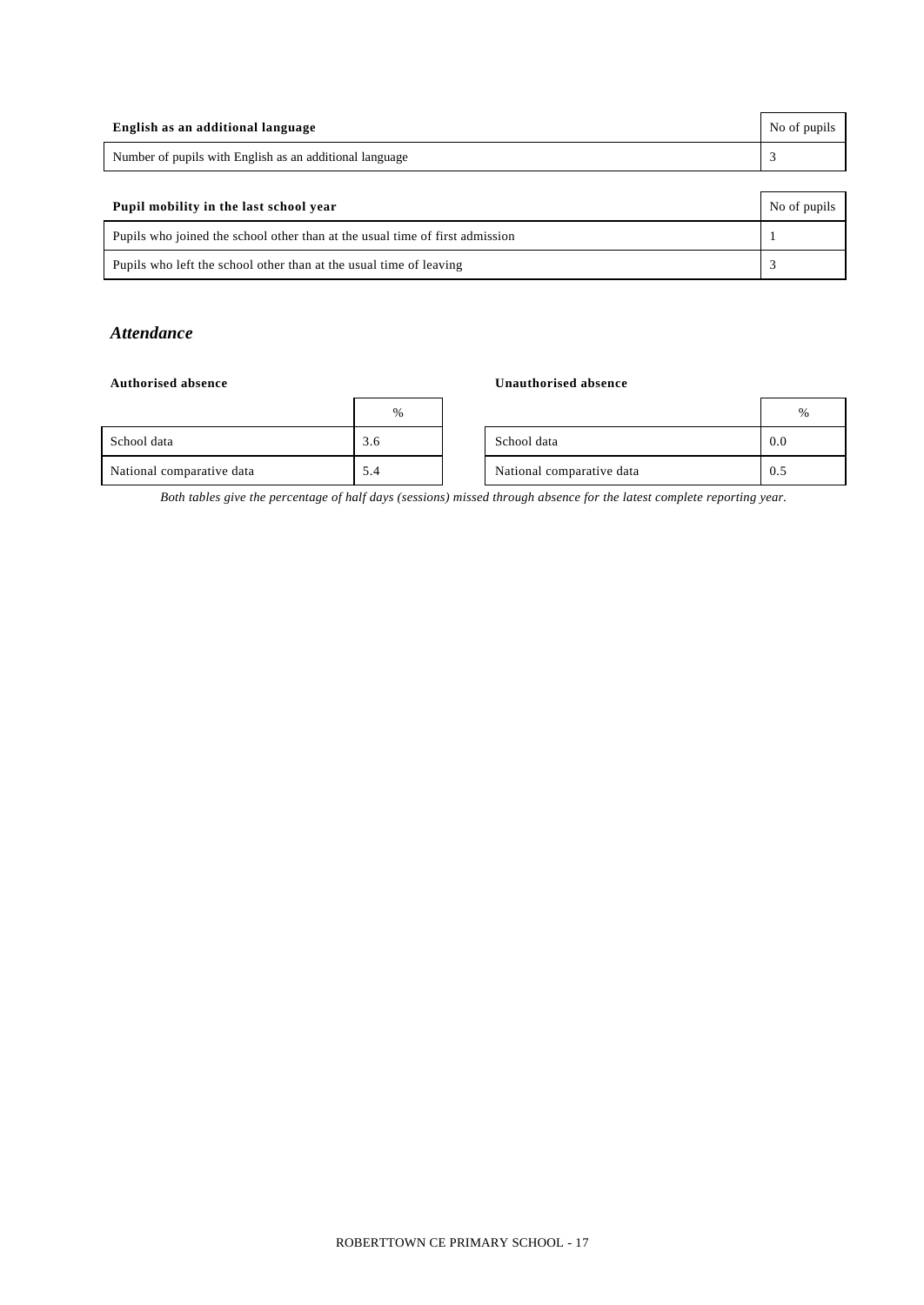|                                                                                        | Year        | <b>Boys</b> | Girls   | Total    |                    |  |
|----------------------------------------------------------------------------------------|-------------|-------------|---------|----------|--------------------|--|
| Number of registered pupils in final year of Key Stage 1 for the latest reporting year | 1999        | 21          | 17      | 38       |                    |  |
|                                                                                        |             |             |         |          |                    |  |
| <b>National Curriculum Test/Task Results</b><br>Reading                                |             |             |         | Writing  | <b>Mathematics</b> |  |
|                                                                                        | <b>Boys</b> | 19          | 20      |          | 20                 |  |
| Numbers of pupils at NC level 2<br>and above                                           | Girls       | 16          | 17      |          | 17                 |  |
|                                                                                        | Total       | 35          |         | 37<br>37 |                    |  |
| Percentage of pupils                                                                   | School      | 92 (90)     | 97 (81) |          | 97 (90)            |  |
| at NC level 2 or above                                                                 | National    | 82 (80)     |         | 83 (81)  | 87 (84)            |  |

# *Attainment at the end of Key Stage 1*

 $\Gamma$ 

| <b>Teachers' Assessments</b>                 | English     | <b>Mathematics</b> | <b>Science</b> |         |
|----------------------------------------------|-------------|--------------------|----------------|---------|
|                                              | <b>Boys</b> | 20                 | 21             | 21      |
| Numbers of pupils at NC level 2<br>and above | Girls       | 17                 | 17             | 17      |
|                                              | Total       | 37                 | 38             | 38      |
| Percentage of pupils                         | School      | 95 (91)            | 100(87)        | 100(97) |
| at NC level 2 or above                       | National    | 82 (81)            | 86 (85)        | 87 (86) |

*Percentages in brackets refer to the year before the latest reporting year.*

# *Attainment at the end of Key Stage 2*

|                                                                                        |             |         | Year               | <b>Boys</b>        | Girls          | Total          |  |
|----------------------------------------------------------------------------------------|-------------|---------|--------------------|--------------------|----------------|----------------|--|
| Number of registered pupils in final year of Key Stage 2 for the latest reporting year |             |         | 1999               | 22                 | 7              | 29             |  |
| <b>National Curriculum Test/Task Results</b><br>English                                |             |         | <b>Mathematics</b> |                    | <b>Science</b> |                |  |
|                                                                                        | <b>Boys</b> | 20      |                    | 21                 |                | 22             |  |
| Numbers of pupils at NC level 4<br>and above                                           | Girls       | 7       |                    | $\overline{7}$     |                | 7              |  |
|                                                                                        | Total       | 27      | 28                 |                    | 29             |                |  |
| Percentage of pupils                                                                   | School      | 93 (63) | 97 (69)            |                    | 100(63)        |                |  |
| at NC level 4 or above                                                                 | National    | 70(65)  | 69(59)             |                    | 78 (69)        |                |  |
| <b>Teachers' Assessments</b>                                                           |             | English |                    | <b>Mathematics</b> |                | <b>Science</b> |  |
|                                                                                        | <b>Boys</b> | 22      |                    | 22                 |                | 22             |  |
| Numbers of pupils at NC level 4<br>and above                                           | Girls       | 7       | $\overline{7}$     |                    |                | 7              |  |
|                                                                                        | Total       | 29      |                    | 29                 |                | 29             |  |
| Percentage of pupils                                                                   | School      | 100(90) |                    | 100(89)            |                | 100(79)        |  |

*Percentages in brackets refer to the year before the latest reporting year.*

at NC level 4 or above National 68 (65) 69 (65) 75 (72)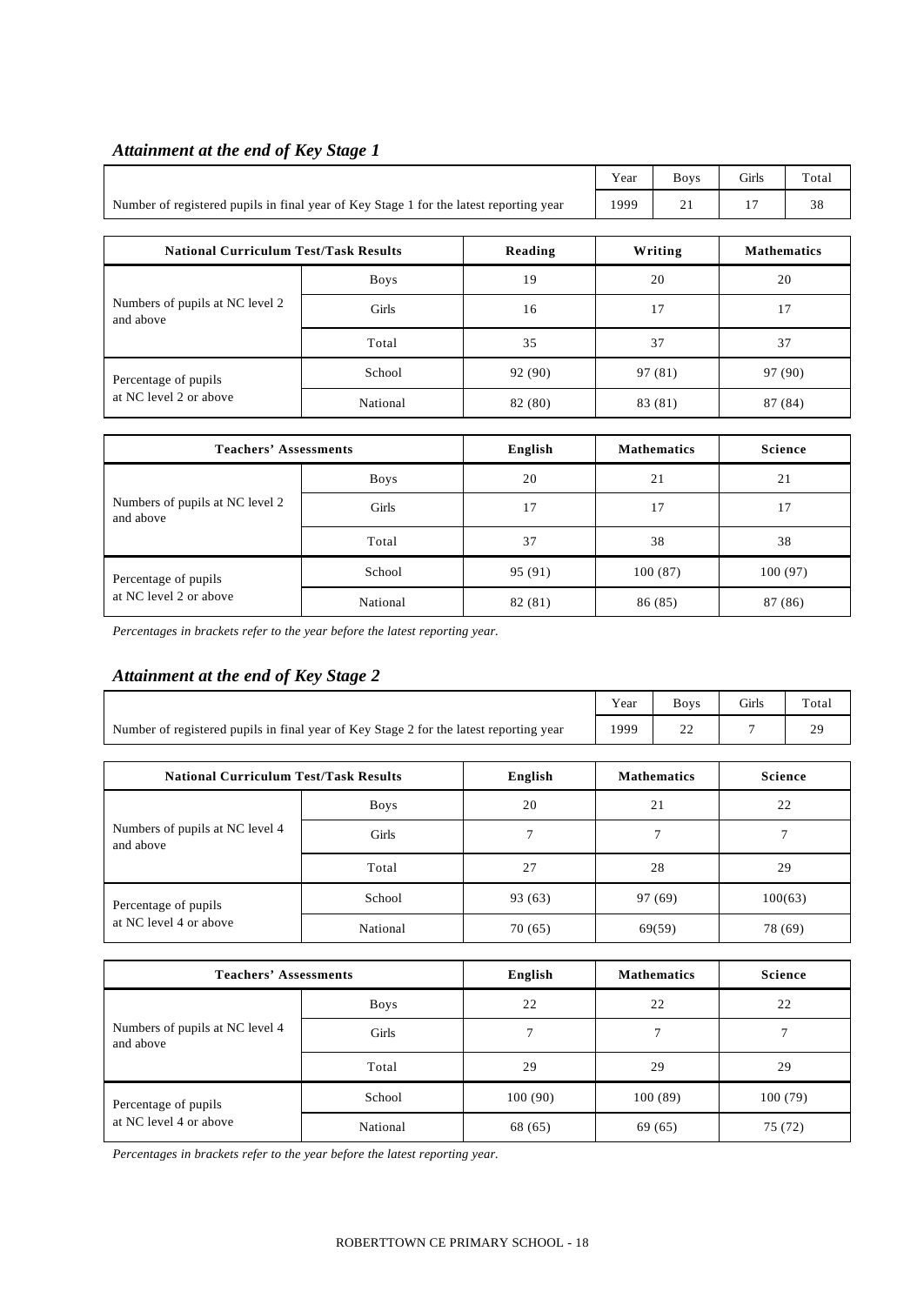|                                 | No of pupils |                              | Fixed period |                |
|---------------------------------|--------------|------------------------------|--------------|----------------|
| Black - Caribbean heritage      | $\Omega$     | Black – Caribbean heritage   | $\Omega$     | $\overline{0}$ |
| Black – African heritage        | 0            | Black – African heritage     | $\Omega$     | $\theta$       |
| $Black - other$                 | $\Omega$     | $Black - other$              | $\Omega$     | $\theta$       |
| Indian                          | $\Omega$     | Indian                       | $\Omega$     | $\overline{0}$ |
| Pakistani                       | $\Omega$     | Pakistani                    | $\Omega$     | $\theta$       |
| Bangladeshi                     | $\Omega$     | Bangladeshi                  | $\Omega$     | $\theta$       |
| Chinese                         | 0            | Chinese                      | $\Omega$     | $\theta$       |
| White                           | 193          | White                        | $\Omega$     | $\theta$       |
| Any other minority ethnic group | 3            | Other minority ethnic groups | $\Omega$     | $\overline{0}$ |

*This table refers to pupils of compulsory school age only. This table gives the number of exclusions of pupils of*

# *Ethnic background of pupils Exclusions in the last school year*

| No of pupils |                              | Fixed period | Permanent |
|--------------|------------------------------|--------------|-----------|
| 0            | Black – Caribbean heritage   | $\Omega$     | $\Omega$  |
| 0            | Black – African heritage     | $\Omega$     | $\Omega$  |
| 0            | $Black - other$              | $\Omega$     | $\Omega$  |
| 0            | Indian                       | $\Omega$     | $\Omega$  |
| 0            | Pakistani                    | 0            | $\Omega$  |
| 0            | Bangladeshi                  | $\theta$     | $\Omega$  |
| 0            | Chinese                      | $\Omega$     | $\Omega$  |
| 193          | White                        | $\theta$     | $\Omega$  |
| 3            | Other minority ethnic groups | $\Omega$     | $\Omega$  |

*compulsory school age, which may be different from the number of pupils excluded.*

#### **Qualified teachers and classes: YR – Y6**

| Total number of qualified teachers (FTE) |      | Financial year | 1999 |
|------------------------------------------|------|----------------|------|
| Number of pupils per qualified teacher   | 25.4 |                |      |
| Average class size                       | 28.6 |                |      |

#### **Education support staff: YR-Y6**

| Total number of education support staff |     |
|-----------------------------------------|-----|
| Total aggregate hours worked per week   | 100 |

#### **Qualified teachers and support staff: nursery**

| Total number of qualified teachers (FTE) | N/a |
|------------------------------------------|-----|
| Number of pupils per qualified teacher   | N/a |
|                                          |     |
| Total number of education support staff  | N/a |
| Total aggregate hours worked per week    | N/a |
|                                          |     |
| Number of pupils per FTE adult           | N/a |

*FTE means full-time equivalent.*

# *Teachers and classes Financial information*

| Financial year | 1999 |
|----------------|------|
|----------------|------|

| Average class size                           | 28.6           |  |                                            |        |
|----------------------------------------------|----------------|--|--------------------------------------------|--------|
|                                              |                |  | Total income                               | 370238 |
| <b>Education support staff: YR–Y6</b>        |                |  | Total expenditure                          | 359045 |
| Total number of education support staff      | $\overline{4}$ |  | Expenditure per pupil                      | 1555   |
| Total aggregate hours worked per week<br>100 |                |  | Balance brought forward from previous year | 7302   |
|                                              |                |  | Balance carried forward to next year       | 18495  |